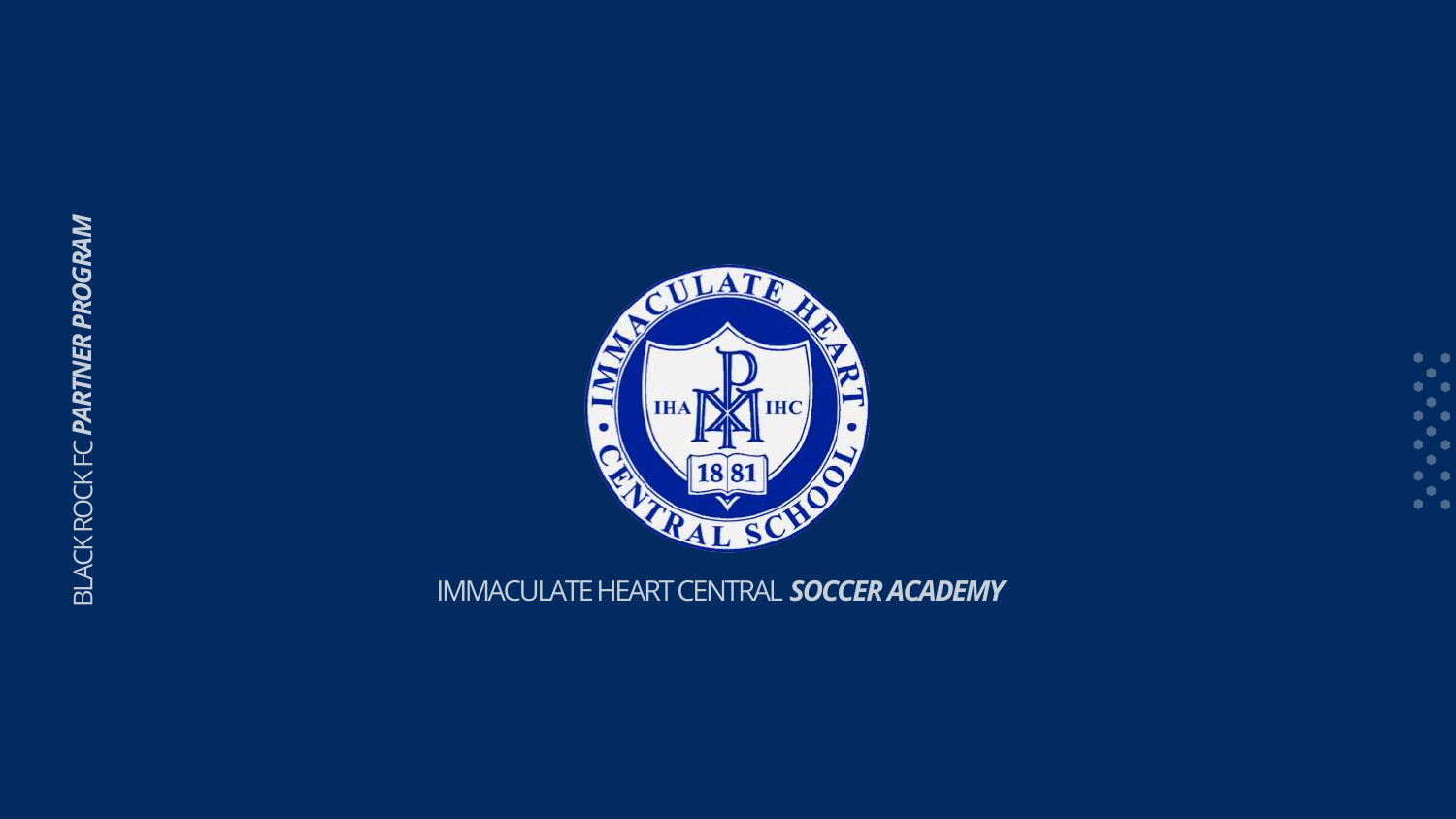IHC Soccer Academy participants will have the opportunity to pursue year-round soccer, representing IHC in the fall in prep school competition and Black Rock FC in the winter and spring in club competition. IHC Soccer Academy will bring together top student athletes from around the globe who aspire to excellence in the classroom, on the athletic fields, and in community life. Living in a dormitory with full-time staff, members of the IHC Soccer Academy will have the structure and guidance needed to maximize their potential and achieve great results leading to top college placements. Through its partnership with Black Rock FC, the IHC Soccer Academy will benefit from access to all Black Rock FC sponsored tournaments and events; college placement services; and leadership development programs.



## IHC*TRADITION* IHC *SOCCER ACADEMY*



Immaculate Heart Central School (IHC) has a rich tradition of academic excellence that includes a rigorous curriculum which develops the knowledge, habits, and discipline, students need to succeed in college and in life. It proudly maintains the highest average for New York State standardized test scores amongst all districts in the region. The school's motto is present in the curriculum and co-curricular offerings provided to every student, "A Guideline For Life, Grounded In Christian Values." Following their time at IHC, recent graduates have gone on to some of America's best colleges such as Colgate University, University of Notre Dame, New York University, Rochester Institute of Technology, and University of Pennsylvania, amongst others.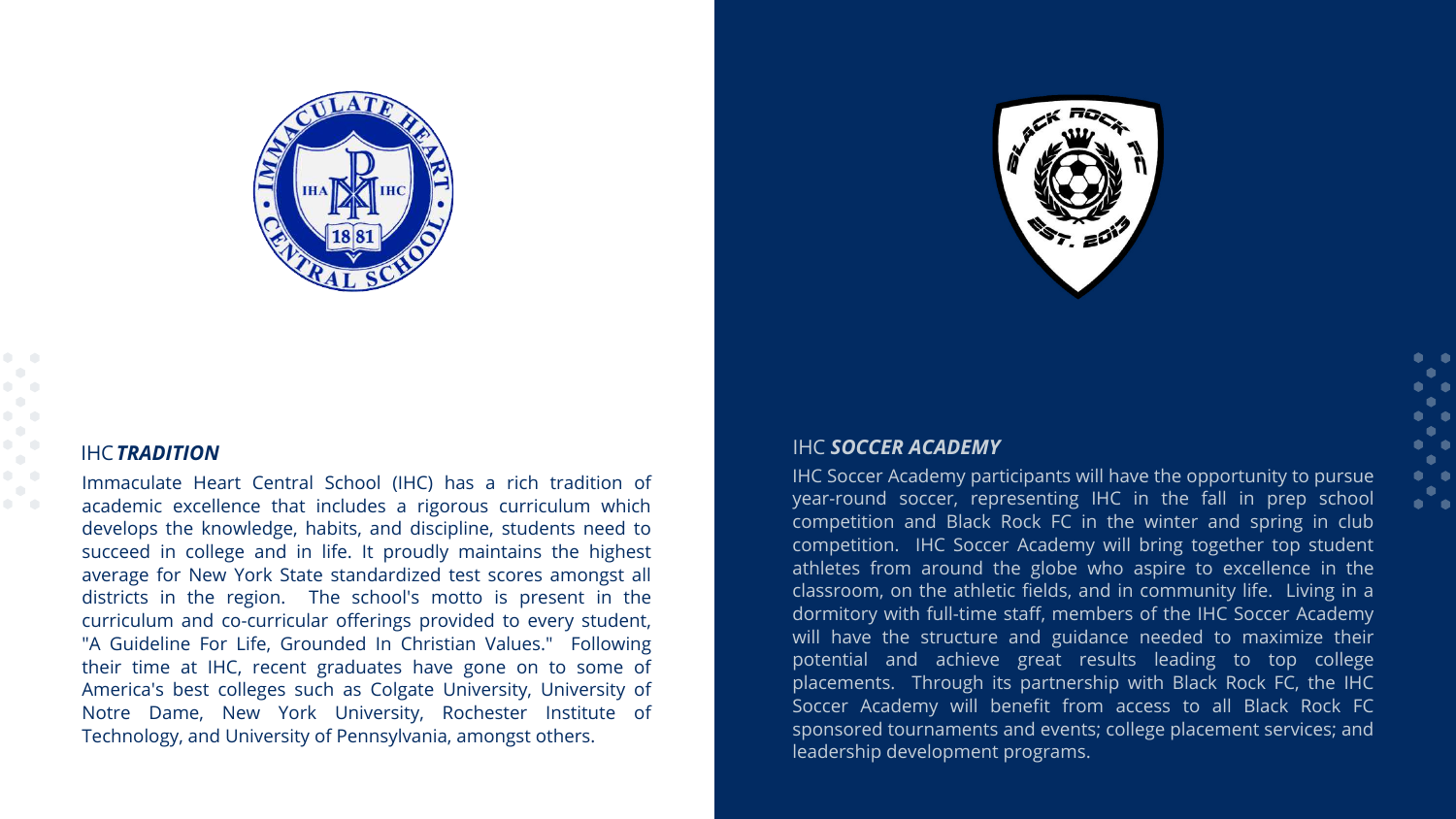# IHC *STUDENT RESOURCES* IHC *SOCCER ACADEMY*

10 MONTH TRAINING & COMPETITION SCHEDULE; HIGH SCHOOL, PREP, & CLUB MATCHES; INDOOR & OUTDOOR TRAINING FACILITIES

## **DEVELOPMENT PLATFORM**

ACADEMIC ADVISORS; NCAA ELIGIBILITY SUPPORT; GUIDANCE WITH COLLEGE PLACEMENT; ESL (LANGUAGE) TUTORING AVAILABLE; SAT PREP COURSES AVAILABLE

## **STUDENT-ATHLETE SUPPORT**

MULTIPLE COUNTRIES REPRESENTED WITHIN THE FOOTBALL ACADEMY; BILINGUAL COACHING STAFF (ENGLISH/SPANISH)

## **DIVERSITY**

MIDDLES STATES ASSOCIATION (MSA) ACCREDITED; HONOR, ADVANCED PLACEMENT (AP), & COLLEGE LEVEL COURSES OFFERED; FAITH BASED COURSES AVAILABLE

### **ACADEMIC RIGOR**

STUDENT GOVERNMENT AND STUDENT COUNCIL COMMITTEE OPPORTUNITIES; MUSIC & PREFORMING ARTS PROGRAMS; A VARIETY OF SERVICE PROGRAMS WITH THE PURPOSE OF SERVING THE SCHOOL AND BROADER COMMUNITY



## **CO-CURRICULAR & SERVICE PROGRAMS**

ACCESS TO BLACK ROCK FC SPONSORED EVENTS INCLUDING WINTER/SPRING SHOWCASES, PREP JAMBOREE, RECRUITMENT SEMINARS, GLOBAL SERVICE TRIPS & LEADERSHIP TRAINING

## **BACKED BY BLACK ROCK FC**

FAMILY BASED RESIDENTIAL LIFE EXPERIENCE; TWO DEDICATED STAFF LIVING IN RESIDENCE HALL; COMMUNAL MEALS; PROCTORED STUDY HALL 6 DAYS A WEEK; VARIETY OF ACTIVITIES & REGIONAL BASED EXCURSIONS PROVIDED

## **RESIDENTIAL LIFE**

FOUNDED IN 1881 BY THE SISTERS OF ST. JOSEPH'S FIRST MISSION; CURRENT ENROLLMENT OF 350 STUDENTS; 100% ACCEPTANCE RATE TO UNIVERSITY; 13:1 STUDENT TO FACULTY RATIO

## **HISTORY**

**A**  $\bullet$  $\bullet\quad \bullet$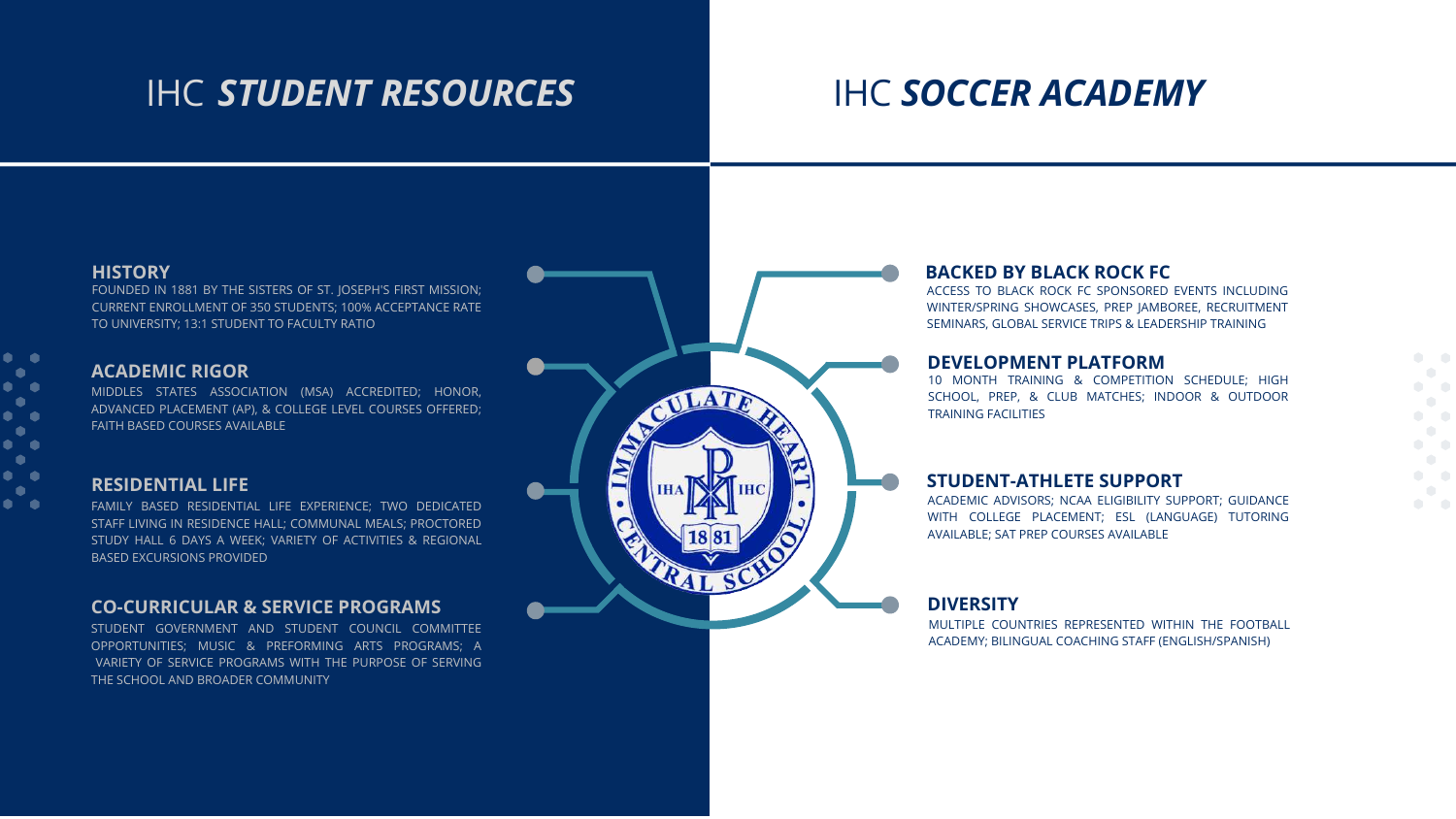# IHC*RESIDENTIAL HOUSING* IHC *SPORTS PERFORMACE FACILITIES*

## **IHC FACILITIES**

# **RESIDENTIAL HOUSING** dormitory style housing Two dedicated dormatory staff

- health homestyle meals
- common rooms with tv & games
- high speed WiFi equipped
- laundry equipment on site

**THE TE** 



- natural grass stadium field with lights
- indoor hard court surface (futsal)
- dedicated soccer specific training pitch
- locker rooms & fitness center
- climate controlled turf training pitch \*
- $\bullet$  state of the art strength training facility  $\star$
- fitness center with cardio equipment \*
- multiple performance fields & pool access \*

\* access provided by YMCA partner facility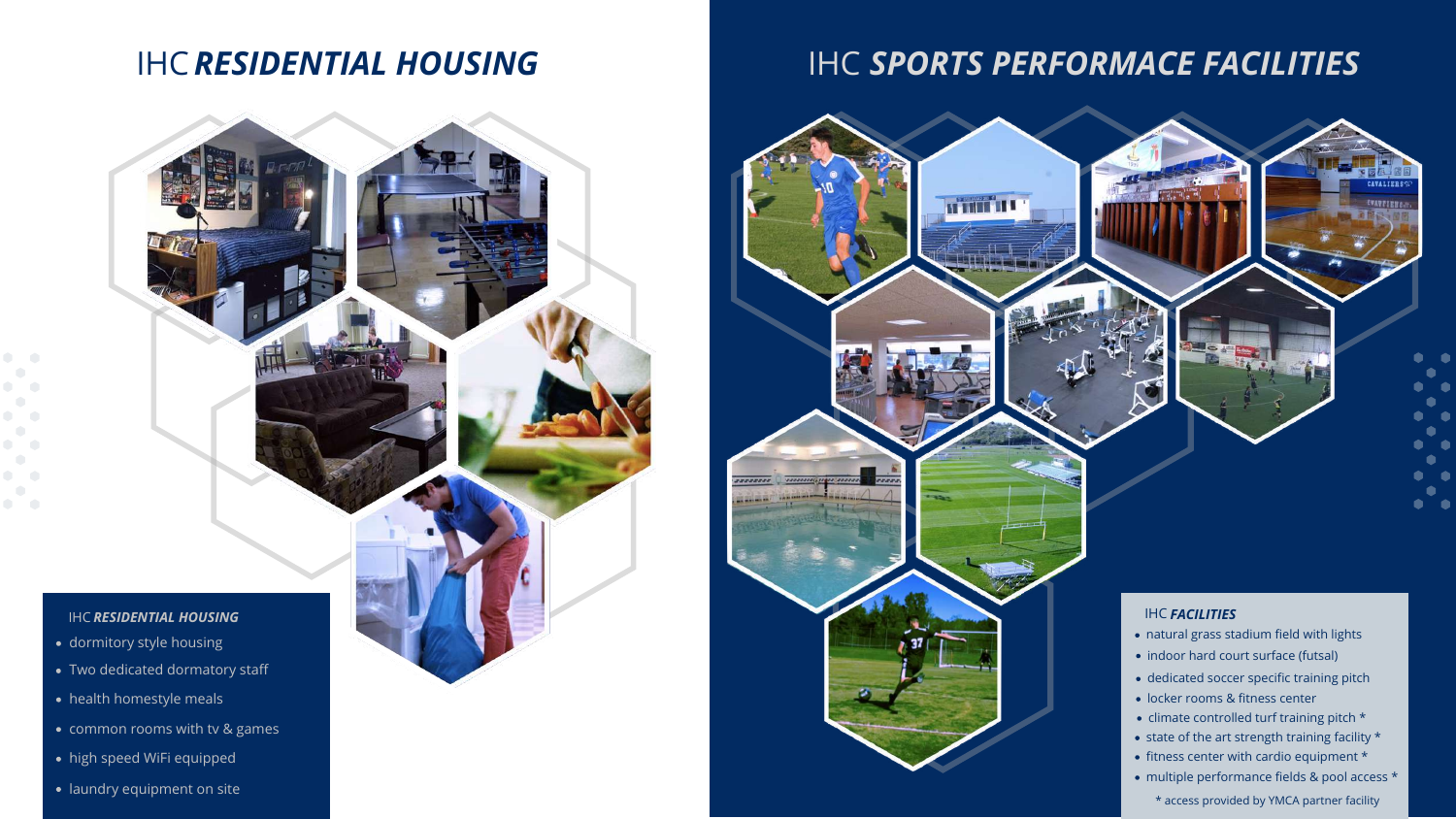Eddy moved on from St. Lawrence to join Black Rock FC for their inaugural Prep Academy season where he coached the U-16 boys team and assisted the U-18 boys team along side Black Rock FC founder, and CEO, Jon Moodey. The year together proved fruitful for the club as the teams won the NEP League and the Connecticut State Championship for their respective age groups automatically qualifying for the US Club Soccer National tournament. Following his time with Black Rock FC, Eddy was offered a position as the Director of Recruitment at SPM Soccer. He has been in charge of the youth recruitment and scouting for the past four years where he has worked with many of their top players both in the USA and abroad. The transition allowed Eddy to return to his boyhood club Bayside FC, additionally he has helped St Raphael Academy reach their first-ever High School State Championship title.

"I am extremely excited to join the IHC community and look forward to working with motivated student athletes with high academic and athletic goals. With the support of the community, teachers, families, and Black Rock's partnership, I am confident that we will be able to find success quickly and become nationally recognized for producing top players.

Wilkinson's coaching career in prep school includes working at Bridgton Academy. The one-of-kind residential boarding school that only matriculates Post Graduate students, his focus was helping student athletes improve their academic standards, and facilitating their college placement, in a very short period of time. Many went on to play at the NCAA Division I, II, and III level, while attending some of the top academic schools in the country.

"I am extremely excited about joining IHC Soccer Academy. When you look at the facilities, including the great soccer fields, the academic rigor, and a supportive community, we have all the tools to be successful. A long term goal is to grow IHC Soccer Academy into becoming one of the strongest soccer programs in New York. With Black Rock FC's support- including access to their network and events, we now have all the pieces to make that happen."

# IHC *COACH CRAIG WILKINSON*



 $\ddot{\phantom{a}}$ 

 $\bullet$  $\bullet$  .  $\bullet$ 

 $\bullet$  $\bullet$  .

 $\ddot{\phantom{a}}$ 

Coach CraIg Wilkinson brings a wealth of experience and history of success to IHS Soccer Academy. Prior to arriving in Watertown, he led soccer programs at the NCAA Division II, NCAA Division III, and prep school level. During his time coaching at NCAA Division II, Wilkinson's teams grew to become perennial powers with multiple regular season championships, conference championships, and top 10 national rankings. His NCAA Division III teams broke records and enjoyed similar success as regular season champions, conference finalists, and multiple players leading the nation in offensive points.

Coach Edward "Eddy" Gonzalez will be joining the IHC Soccer academy after spending the past few years working in many aspects of the soccer world. Eddy spent his collegiate career playing at NCAA DI American University in Washington DC before finishing his playing career and his degree in Sports Psychology at St Lawrence University in Canton, NY. Following his final collegiate season, Eddy was asked to stay on and serve as the Assistant Coach under Head Coach Michael Toshack. During this time the Saints captured three straight regular-season conference championships, three straight conference tournament championships, three time NCAA tournament qualifiers, and were ranked as high as #5 in NCAA DIII nation poll.

# IHC *COACH EDWARD GONZALEZ*



IHC *CONTACT INFORMATION:* EMAIL: CRAIG.WILKINSON@IHCSCHOOL.ORG PHONE: +1 843 536 5595 (WHATSAPP) LANGUAGE: ENGLISH LANGUAGE(S) ENGLISH/SPANISH

IHC *CONTACT INFORMATION:* EMAIL: EDWARD.GONZALEZ@IHCSCHOOL.ORG PHONE: +1 401 556 4467 (WHATSAPP/FACETIME)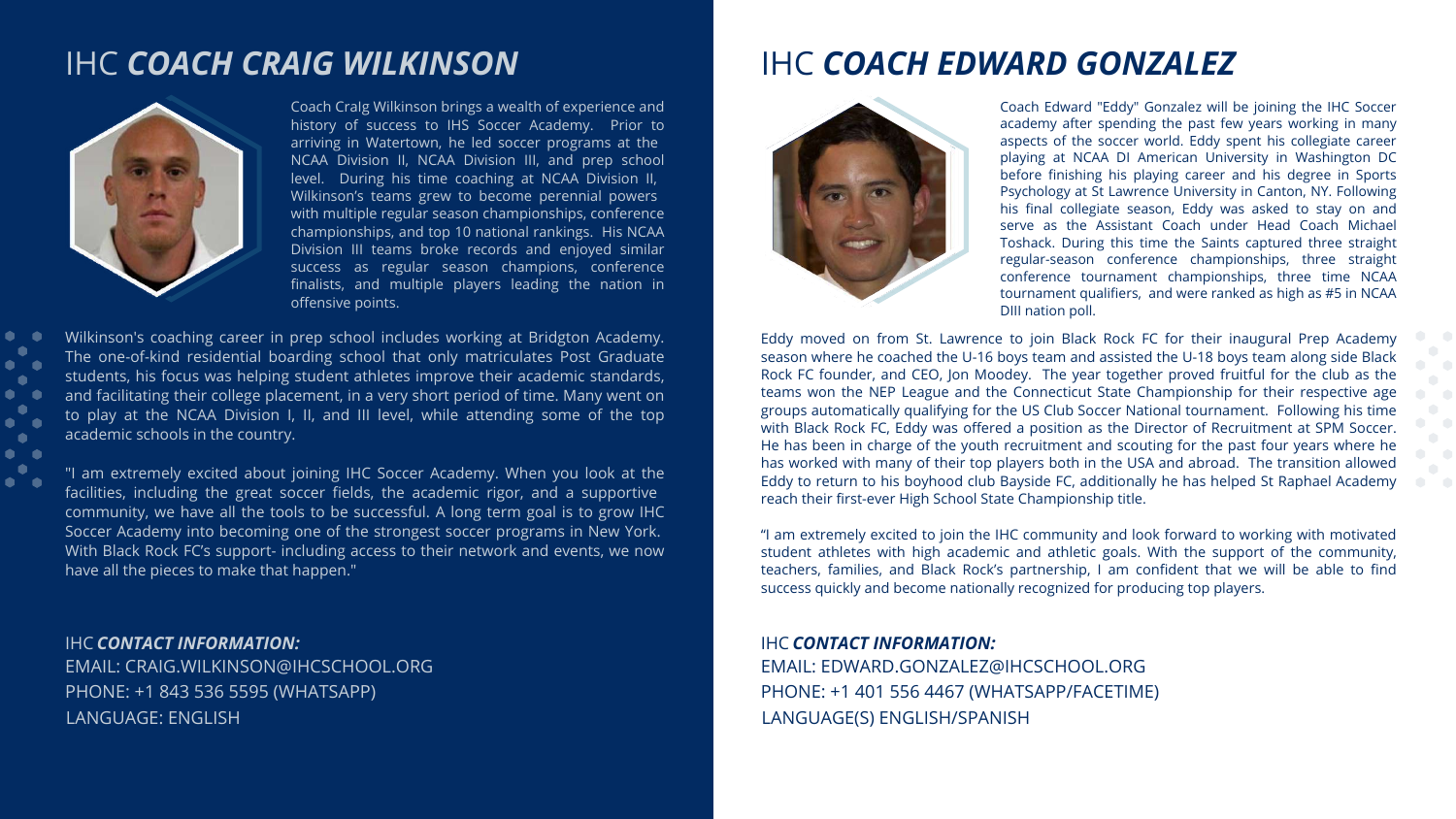

## BRFC*HISTORY*

**#DREAMBELIEVESUCCEED**

Using football as vehicle, Black Rock FC seeks to help young men and women further their life opportunities by emphasizing academics, community, leadership, service, and global-minded thinking. To help each student-athlete maximize their growth and development, Black Rock FC takes a personalized approach to teaching and mentoring across all of its programs. Black Rock FC takes pride in helping its players find success and reach for their dreams whether it is playing professional football or pursuing another passion beyond the field.





Since 2013 Black Rock FC has established itself as a preeminent club in America having produced many top college players and young professionals. The club has gained national acclaim for its exciting brand of attacking football and its focus on player development - on and off the field. The current club structure provides development opportunities from grassroots to USL League Two, the highest level of amateur football in USA.





## BRFC *PURPOSE*